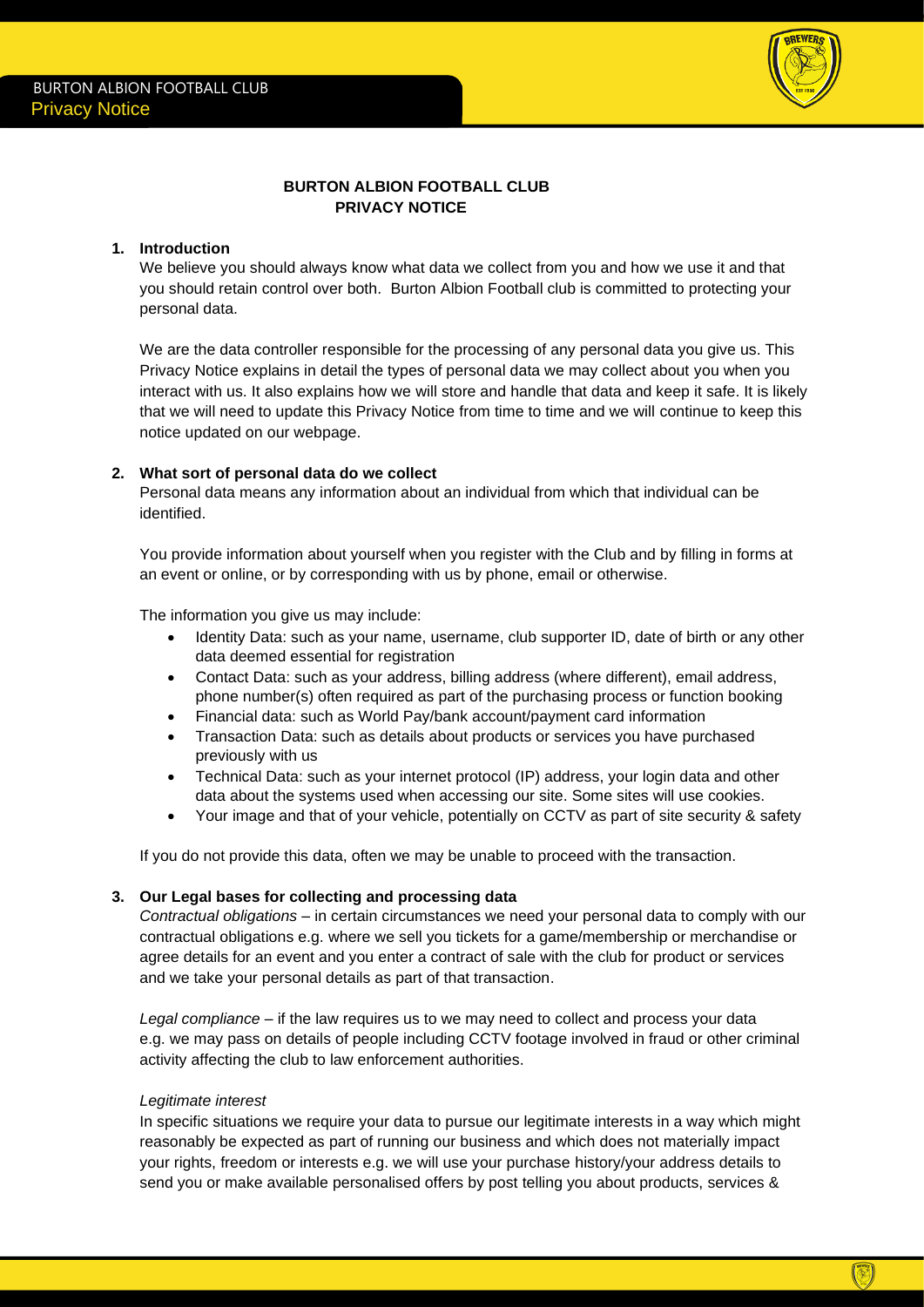

social events that we think might interest you or that membership provides when you register with the club

*Consent* – in specific situations we can collect and process your data with your consent (opt in basis) e.g. when you tick a box to receive email newsletters information about promotions and offers from sponsors. For minors, the written consent of a parent/guardian would be needed.

## **4. When do we collect your personal data**

When you visit our website and create an account to buy tickets on line When you make an online purchase When you purchase a ticket in our Club Shop or by phone but do not have an account When you engage with us on social media When you contact us by any means with queries, complaints and feedback When you agree that our partners can email you about a product or service When you enter prize draws or competitions When you book an event such as corporate hospitality or function such as a wedding When you complete any surveys or forms or comment online through social media When you have given a third-party permission to share with us the information they hold about you e.g. marketing agencies, ticket agencies, website providers (e.g. EFL digital) or other clubs. NB please see EFL Privacy Notice available on our website that will also apply When you use our car parks, shop and stadium which usually have CCTV systems operated for the security of both customers and staff. These systems may record your image during your visit.

### **5. How and why do we use your personal data**

We want to give you the best customer experience and one way we do this is to get a better picture of who you are by combining the data we have about you. We then use this to offer you promotions, products and services that are most likely to interest you. The data privacy law allows this as part of our legitimate interest in understanding our customers and providing the highest levels of service.

If you wish to change how we use your data, you will find details in "What are my rights" section below. NB if you choose not to share your personal data with us or refuse certain contact permissions we may not be able to provide some services you have asked for. For example, letting you know when an item from the shop arrives or registering your membership.

Here is how we use your personal data and why:

- To process any orders that you make by using our websites or Club Shop/by phone. If we do not collect your personal data during checkout we will not be able to process your order and comply with our legal obligations. For example, your details may need to be passed to a third party to process the ticket order and we may keep your details for a reasonable period afterwards to fulfil any contractual obligations for refunds etc as well as ensuring improved customer service by speeding up the ordering process using saved data previously provided
- To respond to your queries, requests and any complaints you may have. Handling the information you sent enables us to respond and keeping this record enables us to keep you informed at all stages. We do this on the basis of our contractual obligations to you, our legal obligations and our legitimate interests in providing you with the best service and continually seeking to improve this service for you.
- To protect our business and your account from fraud and illegal activities. This includes using your personal data to maintain, update and safeguard your account. We will do this as part of our legitimate interest.
- To protect our customers, employees, premises and assets from crime we operate CCTV systems in certain parts of the stadium which record images for security and safety reasons. We do this on the basis of legitimate business interests.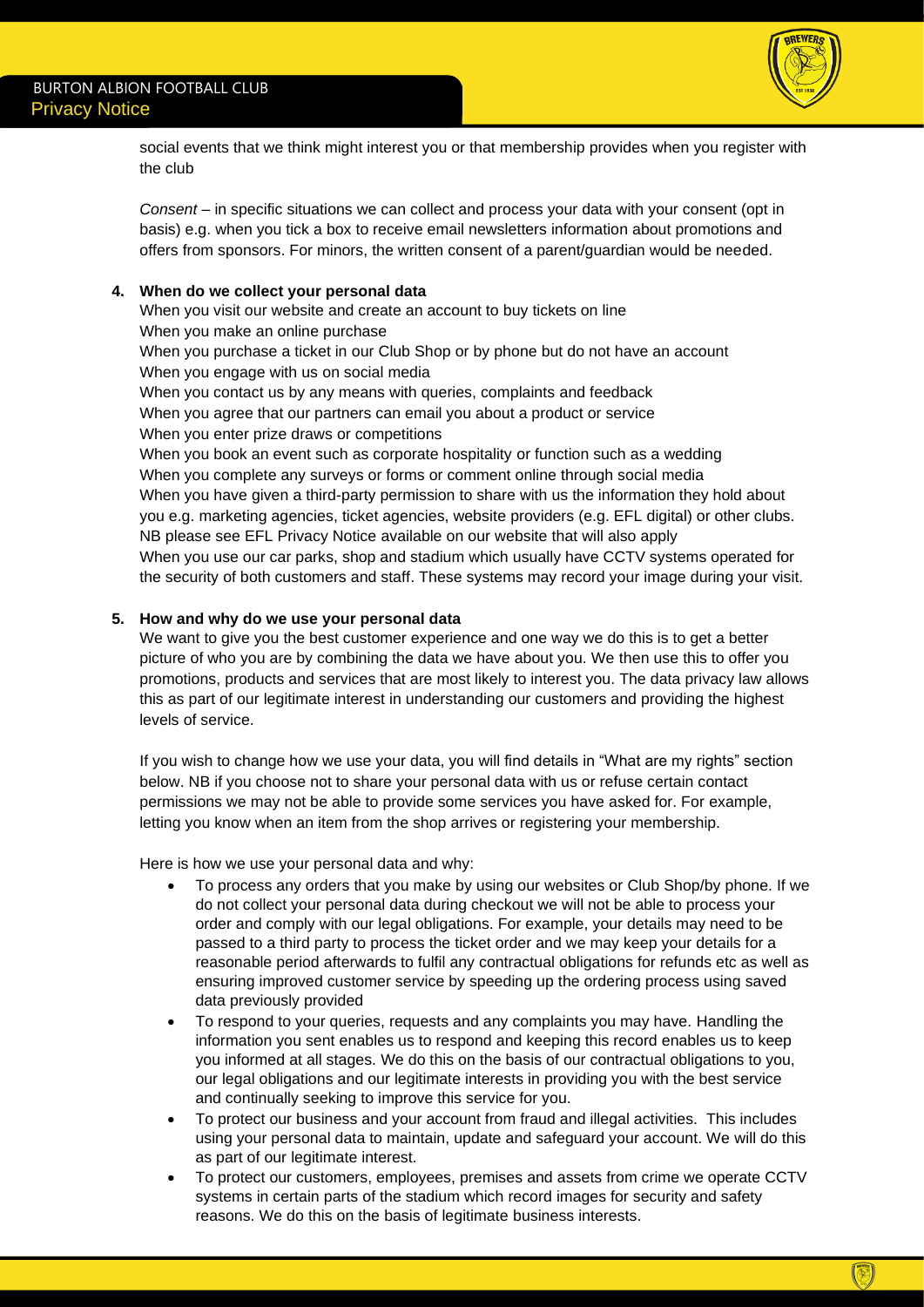

- To process payments and to prevent fraudulent transactions. We do this on the basis of our legitimate business interests. This also helps to protect our customers from fraud.
- If we discover any criminal activity or alleged criminal activity through our use of CCTV, fraud monitoring and suspicious transaction monitoring, we will process this data for the purposes of preventing or detecting unlawful acts. We aim to protect the individuals we interact with from criminal activities.
- To send you relevant, personalised communications in relation to updates, offers, services and products from the Club. We will do this on the basis of our legitimate business interest
- With your consent, we will use your personal data, preferences and details of your transactions to keep you informed by email, web, text, telephone about special offers and services supplied from third parties as well as promotions, events, competitions from the Club. NB you are free to opt out of hearing from us by any of these channels at any time.
- To send you communications required by law or which are necessary to inform you about our changes to the services we provide you, for example changes to the Privacy Notice or terms and conditions that if we did not use your personal data we would be unable to comply with our legal obligations. These service messages will not include any promotional content and do not require prior consent when sent by email or text message.
- To comply with our contractual or legal obligations to share data via a court order or similar with law enforcement agencies
- Surveys and feedback requests as part of our legitimate interests to improve our services
- To process your booking. Sometimes we will need to share your details with a third party who is providing the service. Without sharing your personal data would be unable to fulfil your request.

## **6. How we protect your personal data**

We will treat your data with the utmost care and take the appropriate steps to protect it. We secure access to all transactional areas of our websites and other systems using 'https' and SSL encryption technology and adhere to Payment Card Industry standards for processing card transactions. In addition, we limit access to your personal data to those employees, and other third parties who have a business need to know.

We monitor our systems for possible vulnerabilities and where any suspected personal data breach occurs we will notify you and any applicable regulator where we are legally required to do so.

We have in place appropriate security measure to prevent your information from being accidentally lost, used or accessed in an unauthorised way, altered or disclosed. In addition, we limit access to your information to those employees, contractors and other third parties who have a business need to know.

In turn we would advise that you have responsibility to keep passwords safe and ensuring that you use a secure browser.

## **7. How long will we keep your personal data**

Whenever we collect or process your personal data we will only keep it for as long as it is necessary for the purpose for which it was collected, including for the purposes of satisfying any legal, accounting or reporting requirements. At the end of that retention period, your data will either be deleted or anonymised (so that it can no longer be associated with you) if it is being used for statistical processes for example.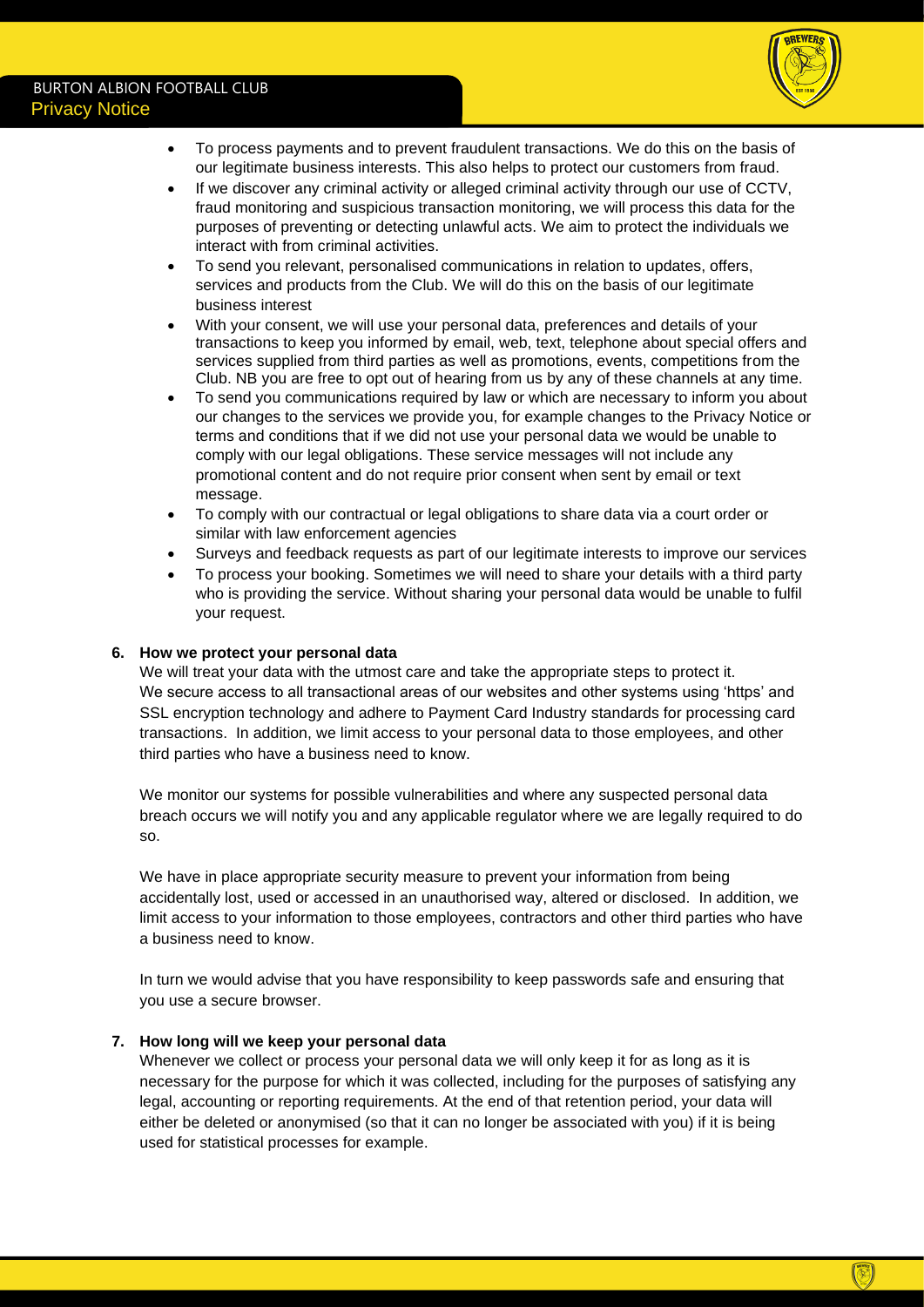

For legal reasons we may have to keep basic information about our customers (including Identity, Contact, Financial & Transactional data) for up to seven years after they cease being customers, particularly for any paid products or services

## **8. Who do we share your personal data with**

We sometimes share your personal data with trusted third parties. For example: IT companies who support our business systems, Direct Marketing companies who help us manage our electronic communications with you

In such circumstances:

- We provide only the information they need to perform their specific services
- They may only use your data for the exact purposes we specify in our contract with them
- We work closely with them to ensure that your privacy is respected and protected
- If we stop using their services, any of your data held by them will either be deleted or rendered anonymous

### **Sharing your data with third parties for their own purposes**

We will only do this in very specific circumstances for example

- With your consent given at the time you supply your personal data we may pass data to a third party for their direct marketing purposes, such as EFL.
- For fraud management we may share information about fraudulent or potentially fraudulent activity in our premises or systems. This may include sharing data with law enforcement bodies.
- We may be required to disclose your personal data to the Police or other enforcement regulatory or Government body upon a valid request to do so.

### **9. Where your personal data may be processed**

We may transfer personal data that we collect from you to third party data processors in countries that may be outside the European Economic Area (EEA) such as the USA.

For example, this might be required in order to process your payment details.

If we do this, we have procedures in place to ensure your data receives the same protection as if it were being processed inside the EEA e.g. our contracts with third parties stipulate the standards they must follow at all times.

#### **10. What are your rights over your personal data**

*You have the right to request:*

- Access to the personal data we hold about you (known as a "data subject access request")
- The correction of your personal data when incorrect, out of date or incomplete.
- In certain circumstances, erasure or removal of personal identifiers where there is no good reason for us continuing to process it, or where we may have processed your information unlawfully or where we are required to erase your personal data to comply with local law
- When you withdraw consent, or object and we have no legitimate overriding interest, or once the purpose for which we hold the data has come to an end (e.g. end of warranty)
- That we stop any consent- based processing of your personal data e.g. for direct marketing purposes after you withdraw that consent

If we choose not to action your request we will explain to you the reasons for our refusal

#### *Your right to withdraw consent*

Whenever you have given us your consent and use your personal data you have the right to change your mind at any time and withdraw that consent.

*Where we rely on our legitimate interest*